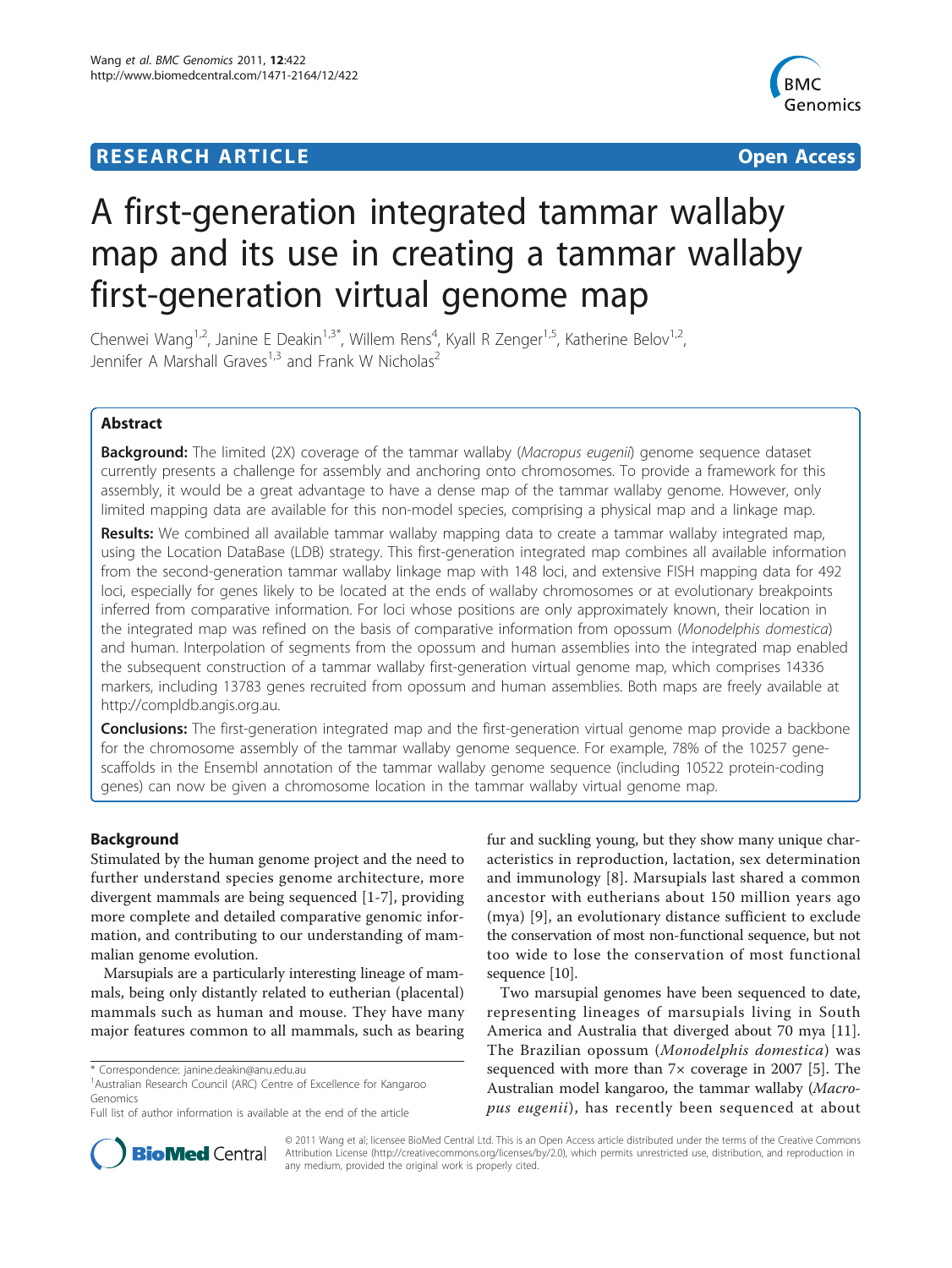$2 \times$  coverage [[12](#page-11-0)]. The first version (Meug\_1.0) of the tammar wallaby assembly, released in December 2008, comprised relatively small contigs (N50 = 2.5 kb) and scaffolds (14.5 kb), consistent with the relatively low coverage. In July 2009, Ensembl released its annotation of these segments [\[13\]](#page-11-0), but there remains insufficient genome structure information to enable any of these sequence segments to be assembled onto M. eugenii chromosomes.

The situation is comparable to that of genomes of other species sequenced at low coverage. Sequence (1.9×) of the domestic cat (Felis catus) [[14\]](#page-11-0) was assembled first by reconstituting cat contigs on the basis of their alignment with the dog assembly, then aligning these revised contigs with a cat radiation hybrid (RH) map. Although this approach was productive, it largely neglected other cat mapping resources such as the cat linkage map. The sheep genome, too, has been sequenced to approximately 2× coverage (primarily for SNP discovery) [[15](#page-11-0)]. In this species, great use was made of sheep BAC-end sequences (BES), which were assembled in a consensus manner based on their alignments to cattle, human and dog sequence assemblies. A virtual sheep genome was then created by transferring relevant human assembly segments onto the consensus alignment of sheep BES [[16\]](#page-11-0).

In a non-model, non-domestic species such as the tammar wallaby, there are insufficient BES available for the creation of a consensus alignment, and no closely related species with which to align. However, there are considerable gene mapping data available from long-running efforts to produce a linkage map and a FISH-based physical map of this species [[17,18](#page-11-0)], although there is no RH map. We therefore used all the available tammar wallaby mapping data to create an integrated map, using the Location Database (LDB) tool.

LDB is a bioinformatics tool first created to integrate all available human maps into a single map before the human sequence assembly was available [[19\]](#page-11-0). Inputs can include linkage maps (in cM), RH maps (in cR) and fluorescent in situ hybridisation (FISH) data (cytogenetic locations). The output is a single map comprising the loci from all of the input data. Each locus is allocated a cM, cR and cytological band location, even if it has actually been mapped using only one of these methods. Most importantly, the position of each locus on a chromosome in the genome of that species is estimated in kb, just as in an actual sequence assembly. This map-integration strategy has been shown to be very powerful and accurate, and has been applied to livestock species not then sequenced [[20\]](#page-11-0).

For the tammar wallaby, there are cytogenetic and linkage-mapping resources that can be integrated to provide a framework for the genome assembly. A linkage map has been under construction for many years: the firstgeneration map was published in 2002, incorporating 64 loci on all autosomes and the X chromosome [[17\]](#page-11-0). Since then, many loci have been added, creating a second-generation linkage map comprising 148 loci, with a total size of 1402.4 cM, and an average inter-locus distance of 10.9 cM (Wang et al., unpublished data). The chromosomes of the tammar wallaby have been thoroughly characterized [[18](#page-11-0)], and have been mapped by FISH using BACs containing functional loci with human orthologues. The strategy of screening for tammar orthologues of genes that flank regions with a conserved gene content in both humans and opossum (regions of conserved synteny) [[21\]](#page-11-0) has delivered the locations of 492 genes in the tammar wallaby, including nearly all the new loci in the second-generation linkage map [[22\]](#page-11-0) (Deakin et al., unpublished data). The initial focus in the present paper is therefore to integrate all available tammar wallaby mapping information to provide the "backbone" for a tammar map that is based only on tammar wallaby information.

The integration of these hard-won tammar wallaby resources produces a map that is valuable, but not sufficiently complete or high-resolution to be adequate for genome assembly, e.g. some of the FISH locations on small chromosome arms cannot be specified to a greater precision than a whole arm. Comparative mapping information can be utilised to refine the relatively crude FISH locations of some tammar wallaby genes. Thus, without compromising the "backbone" of the integrated map that is based on tammar wallaby linkage and cytogenetic maps, comparative information from the most closely related sequenced genome is used to fine-tune the location of genes in the integrated map for which only crude tammar locations are available. Finally, a tammar wallaby virtual genome map is created by assuming conservation of synteny in the intervals between genes in the integrated map, again using primarily information from the tammar wallaby's nearest sequenced evolutionary neighbour, opossum, and (where this information is insufficient) from human. Although this latter step provides only a null hypothesis of the actual order and relative location of genes not yet mapped in the tammar wallaby, in the absence of any more direct information, this strategy has produced a virtual map that can be used as the framework for the initial assembly of the tammar wallaby genome sequence.

The aims of this paper, therefore, are (a) to identify blocks of conserved synteny and hence evolutionary breakpoints in the tammar wallaby genome; (b) to create a first-generation integrated tammar wallaby map by combining all available tammar mapping information for genes that have been mapped in tammar wallaby, making use of orthologous marker locations in opossum and human to fine tune loci FISH-mapped in tammar wallaby with low resolution; and (c) to create a first-generation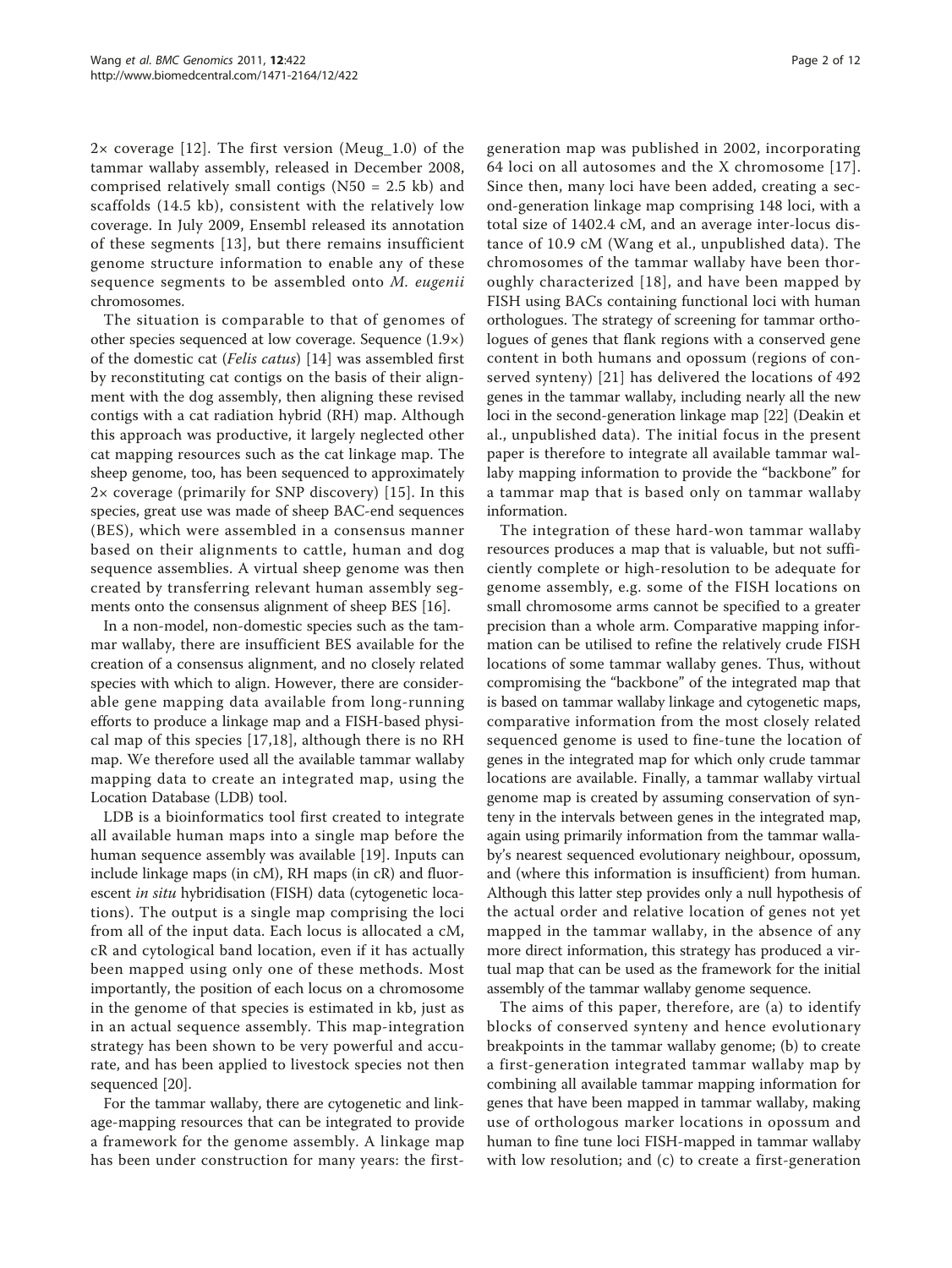<span id="page-2-0"></span>tammar wallaby virtual genome map by utilising comparative opossum and human mapping information, for genes that have not been mapped in tammar wallaby.

## Results

The integrated and virtual maps of the tammar wallaby genome were created from the second-generation linkage map, comprising 148 loci [[22\]](#page-11-0), together with FISH-mapping data for 492 loci (Deakin et al., unpublished data), using the strategy described by Liao et al [[20](#page-11-0)]. Firstly, we estimated the physical size and linkage size of each tammar wallaby chromosome, and the total genome size. We then identified blocks of conserved synteny between tammar wallaby and opossum (or human when no clear conserved syntenic blocks between tammar wallaby and opossum could be observed), and identified breakpoints between them. Next we estimated the size of each chromosome arm, and estimated band locations in kb by linear interpolation. We then created files of FISH locations, linkage-map locations and breakpoints for each chromosome, and also an orthologue-location file for FISHmapped markers, all of which were used to create the integrated map. Finally, orthologue-location files were created for all the conserved syntenic blocks, and these were used to create the virtual genome map. Chromosome nomenclature follows the usual practice: HSA (human), MEU (tammar wallaby) and MDO (opossum).

## Step 1: Estimation of Mb and cM size of each chromosome

The tammar wallaby genome consists of seven pairs of autosomes and one pair of sex chromosomes, X and Y. The physical size (in Mb) of each tammar wallaby chromosome was determined by direct comparison with the well established sizes of human chromosomes. The direct comparison was performed by bivariate flow karyotyping and the results are presented in Table 1. Tammar wallaby chromosomes 1-6 are all larger than human chromosomes. For instance, MEU1 is about twice the size of HSA1. Notable is the size of MEUX of 150 Mb, which is a value between HSA8 and HSAX. Despite MEUX having a much smaller gene content than HSAX and being regarded as the ancestral therian X [\[21\]](#page-11-0), its DNA content is comparable with HSAX, due to the addition of repetitive sequences of this NOR-bearing chromosome. The estimated total linkage length for each chromosome, also shown in Table 1, was estimated as its cM length in the second-generation linkage map, divided by the estimated proportion of chromosome covered by that linkage map (Wang et al. unpublished).

## Step 2: Estimation of genome size

The tammar wallaby genome size is estimated to be 2.457 Gb and 1698.10 cM determined by adding up the

## Table 1 Chromosomes sizes and genome size (Mb and cM)

| Tammar wallaby chromosome (MEU) | Size (Mb) | Size (cM)  |
|---------------------------------|-----------|------------|
|                                 | 486       | 342.58     |
| $\mathcal{P}$                   | 367       | 246.98     |
| 3                               | 355       | 242.39     |
| $\overline{4}$                  | 340       | 185.76     |
| 5                               | 340       | 232.68     |
| 6                               | 286       | 134.18     |
| 7                               | 133       | 123.78     |
| X                               | 150       | $189.75^a$ |
| Total                           | 2457      | 1698.10    |

 $\frac{a}{a}$  189.75 cM is the estimated cM length of Xq only because there is a large NOR in Xp which precludes a reasonable estimate of the total cM length of the X chromosome.

chromosome sizes given in Table 1. This physical size is smaller than the human genome size of 3.08 Gb [\[23\]](#page-11-0).

## Step 3: Identification of blocks of conserved synteny and evolutionary breakpoints between tammar wallaby, opossum and human

For every gene FISH-mapped in the tammar wallaby, the location of its orthologue in the opossum and human genomes was determined. Blocks with conserved gene content were identified, as were genes that marked the end of each block and hence evolutionary breakpoints. Estimates were obtained of the size (in opossum or human in some cases) of each block of conserved synteny, and sizes of the blocks were summed over chromosomes and scaled to the estimated total size of the relevant tammar wallaby chromosome, creating a location (in kb) in tammar wallaby for each breakpoint. These blocks were defined to reflect the FISH-mapping results for all markers. Orientation of each block on the tammar wallaby chromosome was deduced from their FISH-mapping data wherever possible. Amongst the total of 84 conserved syntenic blocks, there were 23 with only one orthologous gene, 19 of which are on MEU3. When FISH data did not suggest a clear orientation of the block and for the one-probe blocks, the gene orders were retained the same as in the reference genome (opossum or human). With the one-probe blocks comprising only 8 Mb, compared with 58 Mb coverage of multigene blocks, this assumption concerning gene order was not critically important. A summary of the estimated breakpoints for all autosomes is presented in Table [2.](#page-3-0) The X chromosome was excluded from this table because, even though all the loci FISH-mapped to MEUX are located on MDOX, there were no obvious regions of conserved synteny, so it was not possible to estimate the breakpoints. Figure [1](#page-4-0) illustrates the blocks of conserved synteny, and the breakpoints, for a typical tammar wallaby chromosome, MEU5. Similar illustrations for each of the other tammar wallaby chromosomes are presented in Additional File [1,](#page-10-0) Figure S1, Additional File [2](#page-10-0), Figure S2,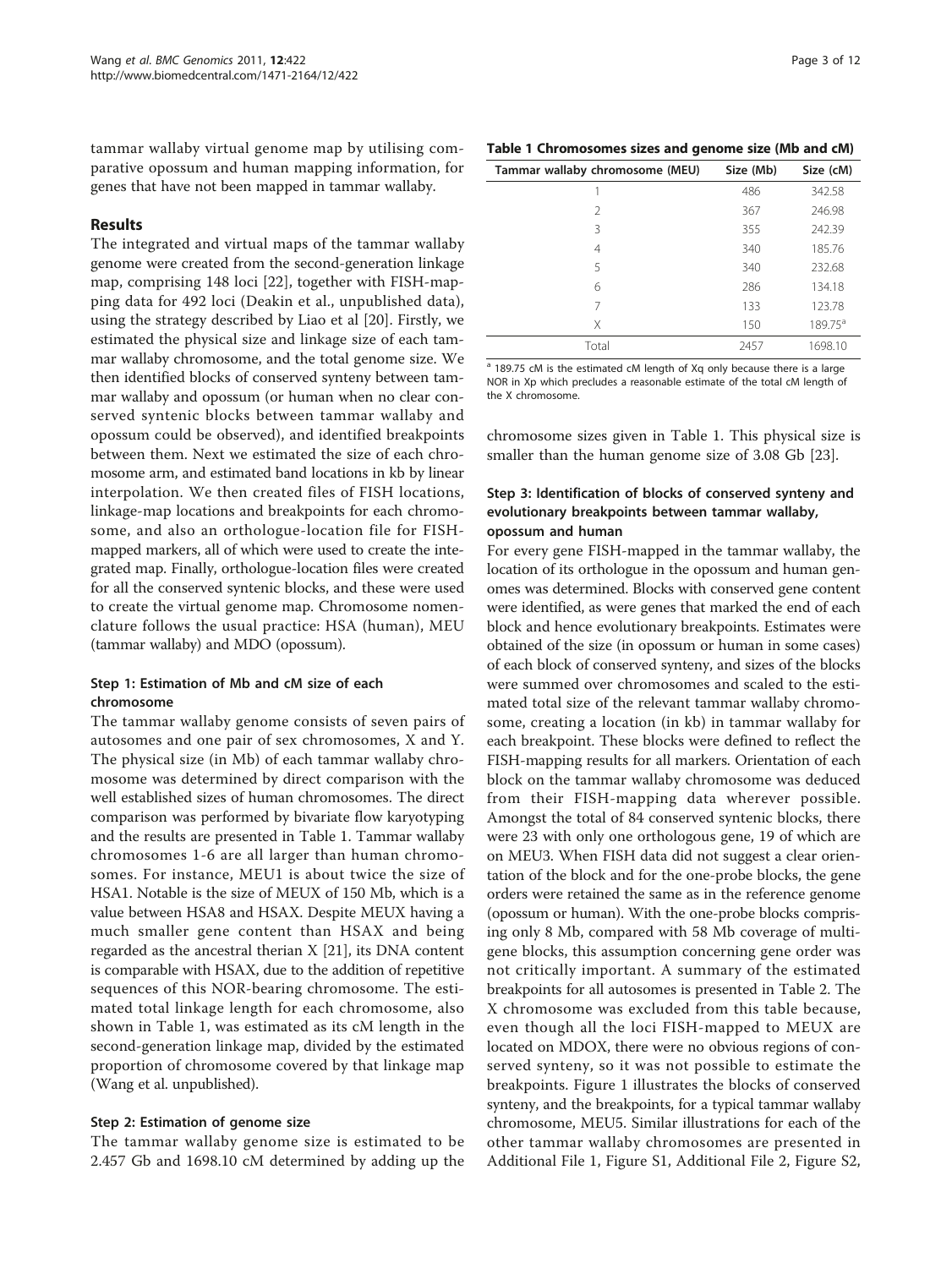|                       | Breakpoint location (Mb) in Tammar wallaby autosome (MEU) |         |         |         |         |         |        |  |
|-----------------------|-----------------------------------------------------------|---------|---------|---------|---------|---------|--------|--|
| <b>Breakpoint No.</b> | MEU1                                                      | MEU2    | MEU3    | MEU4    | MEU5    | MEU6    | MEU7   |  |
|                       | 10.457                                                    | 44.000  | 6.975   | 24.970  | 37.729  | 137.164 | 68.960 |  |
| $\overline{2}$        | 18.164                                                    | 66.963  | 12.959  | 59.325  | 71.500  | 148.722 |        |  |
| 3                     | 49.991                                                    | 98.799  | 13.762  | 77.755  | 152.272 | 159.539 |        |  |
| 4                     | 74.210                                                    | 220.170 | 22.684  | 86.055  | 206.066 | 188.129 |        |  |
| 5                     | 90.479                                                    | 252.521 | 25.237  | 93.325  | 267.109 | 209.119 |        |  |
| 6                     | 124.826                                                   | 266.054 | 26.008  | 109.093 | 291.421 | 221.964 |        |  |
| 7                     | 153.320                                                   |         | 29.018  | 139.119 | 293.771 | 238.312 |        |  |
| 8                     | 165.519                                                   |         | 64.847  | 280.434 | 324.806 | 283.660 |        |  |
| 9                     | 191.563                                                   |         | 66.291  | 281.743 |         |         |        |  |
| 10                    | 207.073                                                   |         | 72.584  | 309.767 |         |         |        |  |
| 11                    | 230.327                                                   |         | 79.807  |         |         |         |        |  |
| 12                    | 234.147                                                   |         | 102.372 |         |         |         |        |  |
| 13                    | 236.706                                                   |         | 107.559 |         |         |         |        |  |
| 14                    | 318.217                                                   |         | 113.096 |         |         |         |        |  |
| 15                    | 417.080                                                   |         | 120.422 |         |         |         |        |  |
| 16                    | 418.331                                                   |         | 129.009 |         |         |         |        |  |
| 17                    | 455.644                                                   |         | 137.739 |         |         |         |        |  |
| 18                    |                                                           |         | 140.468 |         |         |         |        |  |
| 19                    |                                                           |         | 141.190 |         |         |         |        |  |
| 20                    |                                                           |         | 141.992 |         |         |         |        |  |
| 21                    |                                                           |         | 156.758 |         |         |         |        |  |
| 22                    |                                                           |         | 170.135 |         |         |         |        |  |
| 23                    |                                                           |         | 175.506 |         |         |         |        |  |
| 24                    |                                                           |         | 180.577 |         |         |         |        |  |
| 25                    |                                                           |         | 187.518 |         |         |         |        |  |
| 26                    |                                                           |         | 210.810 |         |         |         |        |  |
| 27                    |                                                           |         | 211.725 |         |         |         |        |  |

<span id="page-3-0"></span>Table 2 Breakpoints between blocks of conserved synteny (with respect to opossum or human [in italics]) in tammar wallaby autosomes

Additional File [3,](#page-10-0) Figure S3, Additional File [4](#page-10-0), Figure S4, Additional File [5,](#page-10-0) Figure S5, and Additional File [6](#page-10-0), Figure S6.

As an example of the approach, MEU5 comprises nine blocks of conserved synteny, indicated as blocks A-I in Figure [1,](#page-4-0) with their boundaries defined by eight breakpoints. Loci on the right-hand side of MEU5 are end markers for each conserved syntenic block, which were FISH-mapped in tammar wallaby. The last three blocks (G, H and I) have no clear opossum counterparts, but show marked conserved synteny with regions of HSA 11, 1 and 19, respectively. However, their FISH-mapping locations in tammar wallaby are too close to resolve, so we could not determine the orientation of these blocks in tammar wallaby. Different tammar wallaby chromosomes showed different degrees of evolutionary rearrangement, the number of blocks of conserved synteny ranging from 2 (MEU7) to 28 (MEU3), with an average of 12.

The only difficulty encountered in identifying blocks of conserved synteny in autosomes concerned the p arm of MEU2 (Additional File S2), for which only approximately

6 Mb (out of a total estimated length for 2p of 44 Mb) could be identified as being orthologous to human or opossum chromosomal segments (HSA11 or MDO5 and MDO8). Therefore, breakpoint analyses were not carried out on MEU2p.

## Step 4: Estimation of centromere position and arm lengths

In all tammar wallaby chromosomes except MEU5, the FISH-mapping data from tammar wallaby indicated that the centromere was located between two blocks of conserved synteny. Thus it was placed at the breakpoint between those two blocks. For MEU5, the FISH-mapping data suggested the centromere is located within a conserved block, between markers EGFL6 and CTPS2. The location of this centromere was first estimated as the mid-point (in the opossum assembly) between these two markers. The distances between each of these markers and the two breakpoints defining this conserved block in opossum were then rescaled onto the tammar wallaby version of this conserved block, to provide an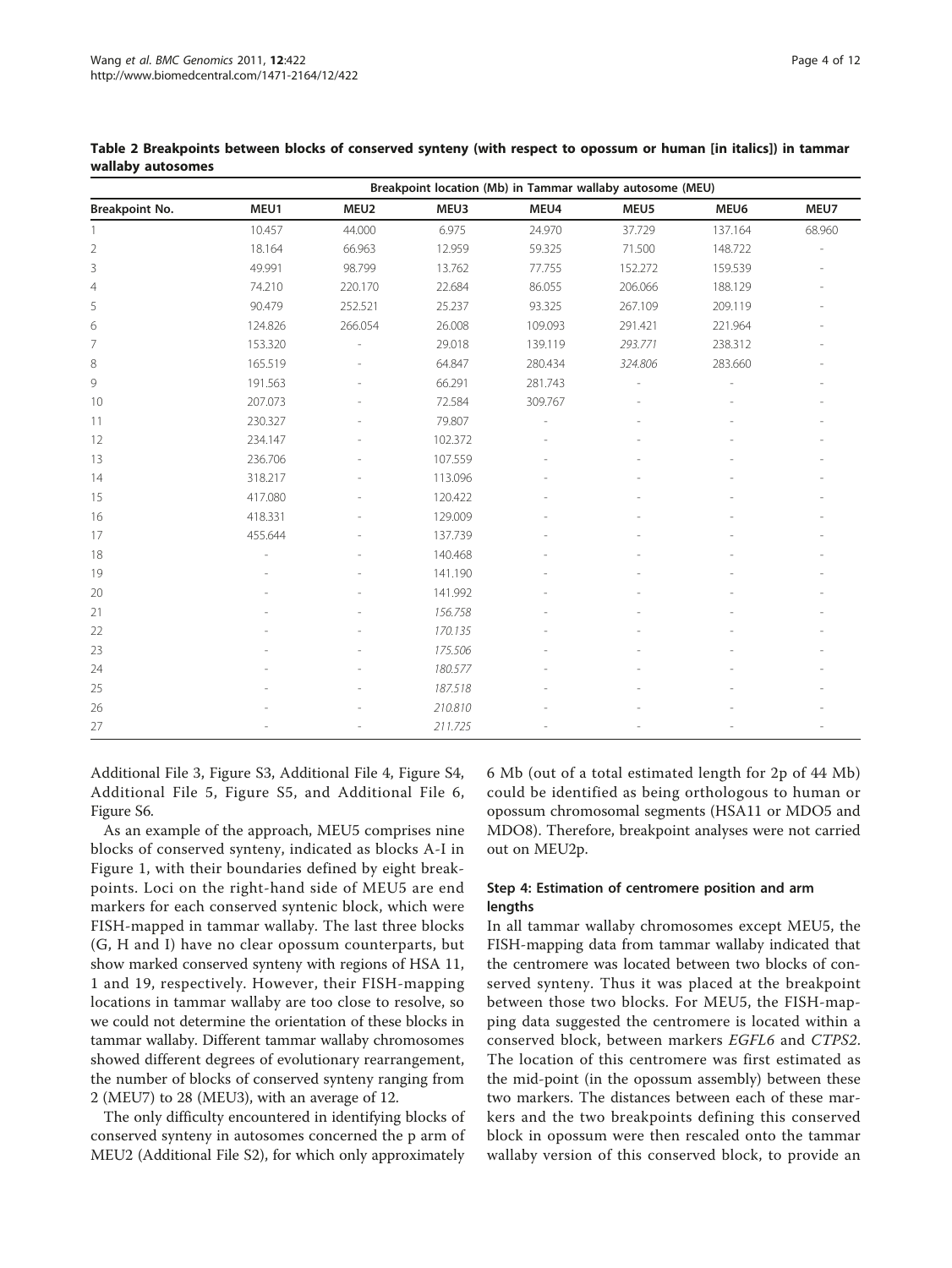<span id="page-4-0"></span>

estimate of the location of this centromere in the tammar wallaby.

The size of each arm of each autosome was then estimated in Mb from the chromosome sizes from Step 1 and the relative conserved syntenic block sizes on each side of a centromere. The arm sizes in cM were firstly calculated using the same p and q arm ratio as in Mb. Where necessary, they were then minimally adjusted to ensure that the centromere was located between two flanking markers, one of which had been FISH-mapped to the p arm and the other to the q arm. Table [3](#page-5-0) shows the estimated size of each autosome arm. No orthologous

regions were identified in the short arm of MEU2, so arm sizes in Mb and cM for MEU2 p and q were estimated from the arm ratio of 12:88 in the published tammar wallaby karyotype [\[17\]](#page-11-0). An arm file with the p and q arm Mb and cM lengths was then created for each chromosome.

## Step 5: Estimation of the kb location of the beginning and end of each band in the idiogram

The proportional location of each border of each band was estimated from the standard idiogram [[18](#page-11-0)] and translated into kb locations by linear interpolation within the total kb size of the relevant chromosome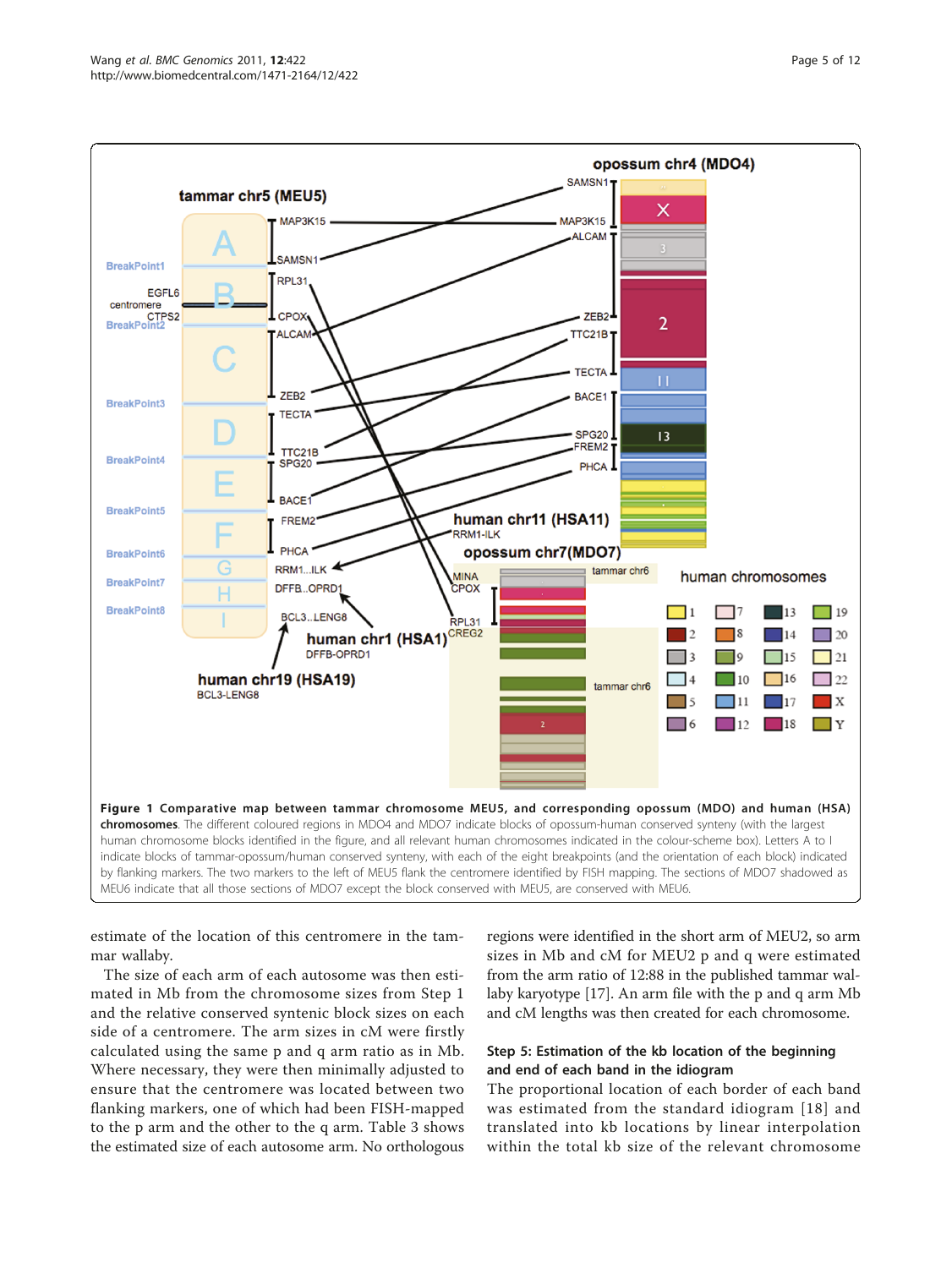<span id="page-5-0"></span>Table 3 Arm size estimated for each autosome

| Chromosome     | Arm | Arm size (Mb) | Arm size (cM) |
|----------------|-----|---------------|---------------|
| 1              | p   | 90.479        | 65.00         |
|                | q   | 395.521       | 277.58        |
| $\mathcal{P}$  | p   | 44.00         | 29.64         |
| $\overline{2}$ | q   | 323.00        | 217.34        |
| 3              | p   | 141.992       | 94.00         |
| 3              | q   | 213.008       | 148.39        |
| $\overline{4}$ | р   | 109.093       | 68.73         |
| $\overline{4}$ | q   | 230.907       | 117.03        |
| 5              | р   | 66.812        | 53.52         |
| 5              | q   | 273.188       | 179.17        |
| 6              | p   | 137.164       | 64.35         |
| 6              | q   | 148.836       | 69.83         |
| 7              | р   | 68.960        | 60.65         |
| 7              | q   | 64.040        | 63.13         |

arm, as determined in step 4. A band file was created for each chromosome and, after an iterative curation process as described in the Methods section, the final band definitions was determined, as presented in Additional File [7,](#page-10-0) table S7.

## Step 6: Creation of an input file from each source of mapping data

Linkage map and FISH-map input files were created for each chromosome, as described in the Methods section. A FISH-orthologue file was created for each block of conserved synteny with either opossum (preferably) or human, to enable the fine-tuning of the location of FISH-mapped markers that would otherwise be located via the LDB process in the centre of their band(s). A breakpoints file was also created for each chromosome.

## Step 7: Creation of an integrated map

For each chromosome, the integration process was run using the LDB software [\[20](#page-11-0)], with the integration order being FISH-map file, linkage-map file, breakpoints file and FISH-orthologue file(s), followed by manual curation of the band definitions by checking the discrepancies between the LDB predicted and the FISH-mapped band locations, as described in the Methods section, and running the integration process again until no further discrepancies existed. This produced an integrated map for each chromosome, combining all available FISHmapping and linkage-mapping data. For markers whose only tammar wallaby data comprised FISH locations, their predicted locations in the integrated map were fine-tuned by the comparative information contained in the FISH-orthologue files.

As an example, portions of the integrated map of MEU5 are shown in Table 4. The map extends from the 5p telomere (5ptr) at 0 kb to the 5q telomere (5qtr) at

| Page 6 of 12 |  |  |
|--------------|--|--|
|              |  |  |

#### Table 4 Portions of the integrated map for tammar wallaby chromosome 5 (MEU5)

| Marker (Human gene<br>symbol) | Location<br>(kb) | Location<br>(M) | Location<br>(band) |
|-------------------------------|------------------|-----------------|--------------------|
| ptr                           | 0                | 0.00            | p3                 |
| <b>MAP3K15</b>                | 52               | 0.04            | p3                 |
| . *                           |                  |                 |                    |
| <b>CXADR</b>                  | 36862            | 29.53           | p2                 |
| SAMSN1                        | 37623            | 30.14           | p2                 |
| Breakpoint 1                  | 37729            | 30.22           | p2                 |
| RPL31                         | 37869            | 30.34           | p2                 |
| .                             |                  |                 |                    |
| EGFL6                         | 65104            | 52.15           | p1                 |
| cen                           | 66812            | 53.52           | cen                |
| CTPS2                         | 68521            | 54.64           | q1                 |
| .<br><b>CPOX</b>              | 71284            | 56.45           |                    |
| Breakpoint 2                  | 71500            | 56.59           | q1                 |
| <b>ALCAM</b>                  | 74180            | 58.35           | q1                 |
|                               |                  |                 | q1                 |
| .<br>ZEB <sub>2</sub>         |                  | 102.18          |                    |
| <b>BREAKPOINT3</b>            | 141002           |                 | q2                 |
|                               | 152272           | 109.57          | q2                 |
| TECTA<br>.                    | 154477           | 111.01          | q2                 |
| <b>KJW192</b>                 | 202612           | 142.58          | q2                 |
| <b>BREAKPOINT4</b>            | 206066           | 144.85          | q2                 |
| SPG <sub>20</sub>             | 207288           | 145.65          | q2                 |
| .<br>BACE1                    | 264904           | 183.44          | q2                 |
| <b>BREAKPOINT5</b>            | 267109           | 184.88          | q2                 |
| <b>HPX</b>                    | 268326           | 185.68          | q2                 |
| .                             |                  |                 |                    |
| PHCA                          | 287618           | 198.34          | q2                 |
| <b>BREAKPOINT6</b>            | 291421           | 200.83          | q2                 |
| <b>CCKBR</b>                  | 292596           | 201.60          | q2                 |
|                               |                  |                 |                    |
| .<br>RRM1                     | 292596           | 201.60          | q3                 |
| <b>BREAKPOINT7</b>            | 293771           | 202.37          | q3                 |
| <b>DFFB</b>                   | 294925           | 203.13          | q3                 |
| .                             |                  |                 |                    |
| LEPRE1                        | 324670           | 222.64          | q3                 |
| <b>BREAKPOINT8</b>            | 324806           | 222.73          | q3                 |
| BCL3                          | 332209           | 227.58          | q3                 |
|                               |                  |                 |                    |
| LENG8                         | 339572           | 232.41          | q3                 |
| qtr                           | 340000           | 232.68          | qtr                |

Markers in bold are also shown in the virtual genome map (Table 5) \* "..." rows indicate where there are markers not listed in the table.

340000 kb. The 5qtr location corresponds to the size of chromosome 5 (Table [1\)](#page-2-0). Similarly, the predicted locations in the linkage map of MEU5 range from 0 cM to 232.68 cM, the latter location corresponding to the estimated cM length of MEU5 (Table [1\)](#page-2-0). Included in Table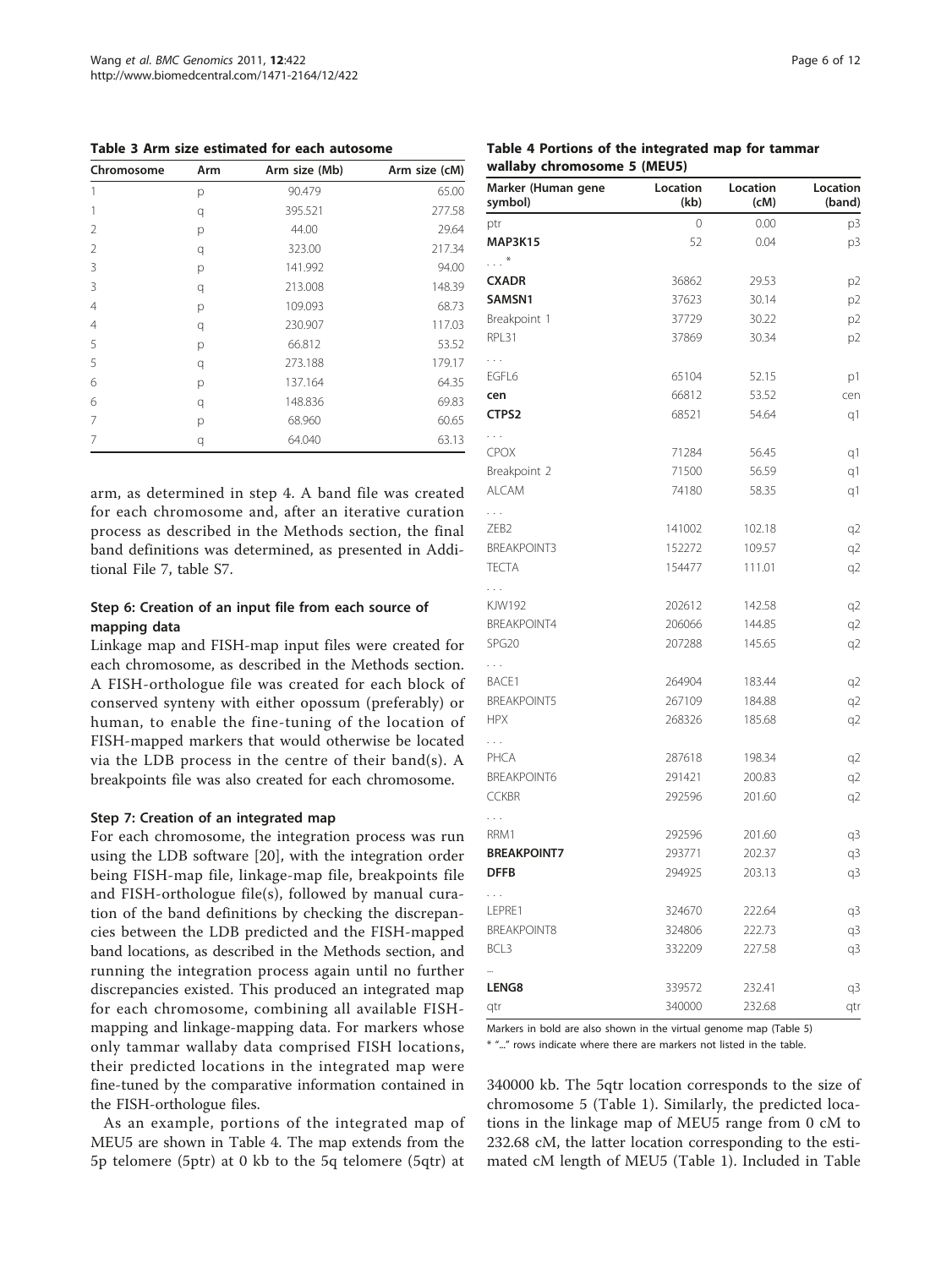[4](#page-5-0) are each of the eight breakpoints in this chromosome, together with loci flanking these breakpoints and the loci adjacent to the telomeres. Complete integrated maps for all MEU autosomes are presented in Additional File [8](#page-10-0), table S8, and are also available through the Comparative Location Database [\[22](#page-11-0)]. In total, there are 553 markers in the first-generation integrated map across all autosomes.

#### Step 8: Creation of a virtual genome map

Opossum and human orthologue files, containing opossum (wherever possible) or human orthologous locations for all mapped and unmapped genes in each conserved syntenic block, were constructed for each block of conserved synteny, as described in the Methods section. A virtual genome map for each chromosome was then constructed by incorporating the relevant orthologue files into the integrated map for that chromosome, using the same LDB software.

The virtual genome map for a tammar wallaby chromosome therefore comprises all genes whose location on that chromosome is supported by available tammar wallaby and orthologous information, including the many genes that have not yet been mapped in this species. In this virtual genome map, three confidence levels are defined. The highest (confidence level 2) is assigned to loci that have been mapped (linkage and/or FISH) in the tammar wallaby. The middle level (confidence level 1) is applied to those loci not mapped in the tammar wallaby but which occur in a block of conserved synteny whose orientation in tammar wallaby can be deduced from FISH-mapping data. The lowest level (confidence level 0) is given to those loci, which are neither mapped in tammar wallaby, nor have any evidence from tammar wallaby supporting their order within their conserved syntenic blocks.

To illustrate this outcome, portions of the virtual genome map for MEU5 are presented in Table [5.](#page-7-0) The total length of the chromosome is the same as in the integrated map, namely 340000 kb and 232.68 cM. It can be seen in Table [5](#page-7-0) that two opossum markers (indicated by the prefix ENSMODG) have been interpolated between CXADR and SAMSN1. Similarly, 13 opossum markers have been interpolated between the centromere and CTPS2. These two sets of interpolated opossum markers have a confidence level of 1, indicating that although they have not been mapped in tammar wallaby, in each case their orientation could be deduced from the known orientation of the two flanking markers that are also in that group in the opossum assembly (CXADR and SAMSN1 for the first group, and cen and CTPS2 for the second group). Next, seventeen human markers (indicated by the prefix ENSG) have been interpolated between Breakpoint 7 and, DFFB and four human markers between LENG8 and qtr. These two sets of markers have a confidence level of 0, indicating that although they are predicted (from comparative mapping data) to be located between the relevant markers shown in bold, their orientation and order are not known with any certainty.

Across all autosomes, the virtual genome map comprises 14336 loci and has a size of 2457 Mb. Because of its size, the entire tammar wallaby virtual genome map could not be included in the Additional Files. It is available through the Comparative Location Database [\[22\]](#page-11-0).

## **Discussion**

Given the large quantity of data incorporated, the firstgeneration integrated and virtual genome maps reported here will enhance significantly genome research in the tammar wallaby (a valuable model kangaroo species), and facilitate the assembly of the genome sequence of this species.

Whenever comparative data were required, we have been conservative in using wherever possible the genome of the most closely related sequenced marsupial. The tammar wallaby and the opossum diverged around 70 mya [[11\]](#page-11-0), comparable with the divergence within eutheria, amongst which much use has been made of comparative information, e.g. dog and human [[24](#page-11-0)]; sheep and human [\[16\]](#page-11-0). The next-best choices are eutherians, which are more than twice as distant (diverging 150 mya) [[9](#page-11-0),[10\]](#page-11-0). These realities provide a strong justification for the present strategy of drawing comparative information from opossum in preference to eutherians.

In addition, the remarkable conservation of chromosome arrangement in marsupials makes this approach particularly appropriate for the tammar wallaby. Whereas the eutherian genome has been grossly rearranged in many lineages, there is very strong conservation of synteny between tammar wallaby and opossum [[25](#page-11-0)], even to the extent of whole chromosome arms being conserved [[26\]](#page-11-0). When the integrated map was used to create the virtual genome map, the preferred strategy was, once again, to rely as much as possible on the tammar wallaby's nearest sequenced evolutionary neighbour, and then to turn to one of the most mature genome assemblies, namely human, only in the minority of cases where the opossum information was not sufficient.

Of course there will be errors in the order and relative location of loci, especially in the virtual genome map: the integration of data from conserved blocks of synteny means that the location of most tammar wallaby genes in the virtual genome map is predicted on the basis of their order in other species. However, as argued above, in using whenever possible comparative mapping data from opossum, we are, in effect, relying on better comparative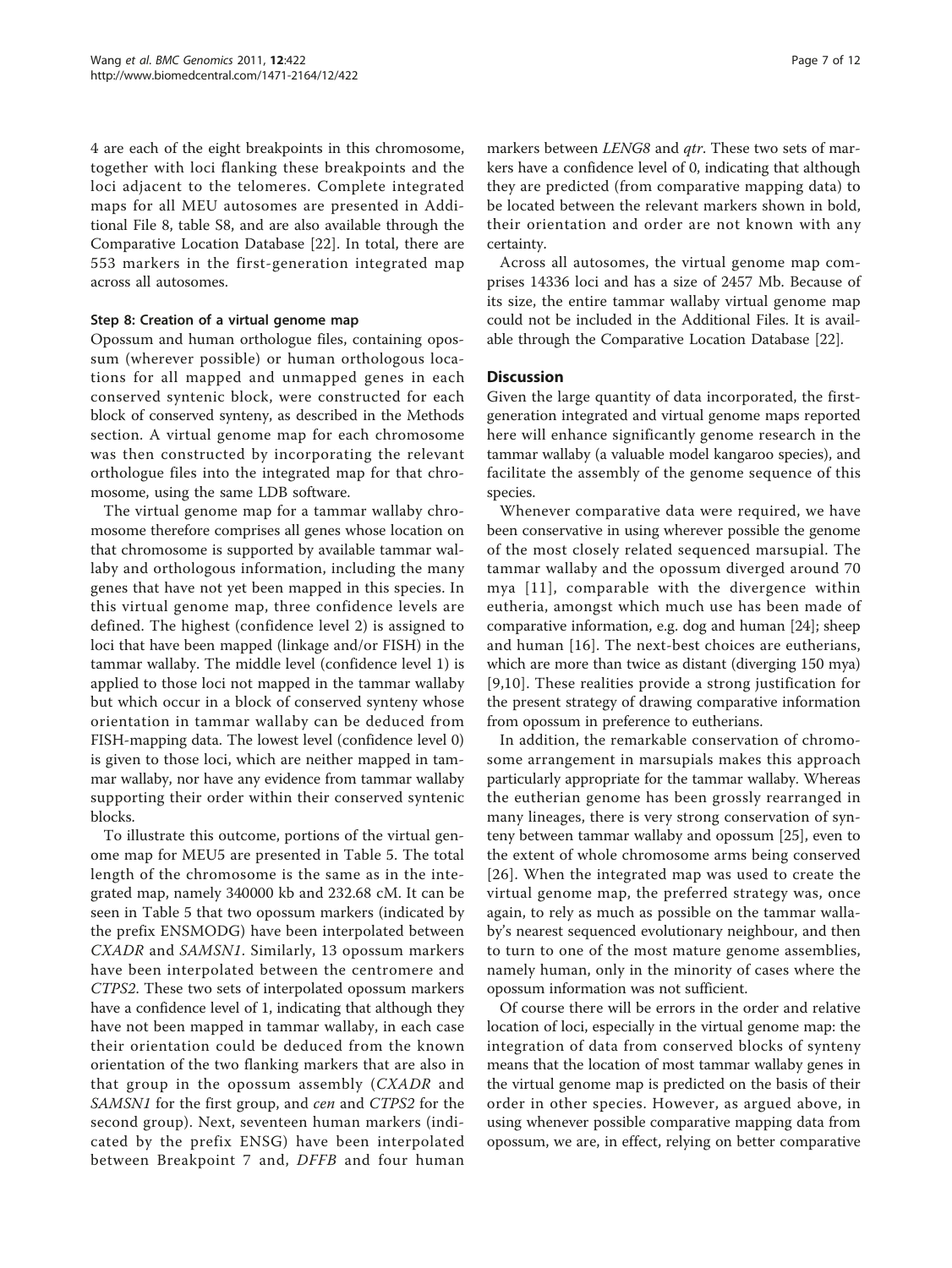| Marker (Human gene symbol) | Marker (Ensembl ID) <sup>a</sup> | Location (kb)  | Confidence Level <sup>b</sup> | Location (cM) | Location (band) |
|----------------------------|----------------------------------|----------------|-------------------------------|---------------|-----------------|
| ptr                        |                                  | $\overline{0}$ | NA                            | 0.00          | p3              |
| <b>MAP3K15</b>             | ENSMODG00000009020               | 52             | $\overline{2}$                | 0.04          | p3              |
| $\ldots$ .                 |                                  |                |                               |               |                 |
| <b>CXADR</b>               | ENSMODG00000020956               | 36862          | 2                             | 29.53         | p <sub>2</sub>  |
| USP25                      | ENSMODG00000020954               | 37113          | $\mathbf{1}$                  | 29.73         | p <sub>2</sub>  |
| NRIP1                      | ENSMODG00000020951               | 37474          | $\mathbf{1}$                  | 30.02         | p <sub>2</sub>  |
| SAMSN1                     | ENSMODG00000020950               | 37623          | 2                             | 30.14         | p <sub>2</sub>  |
| $\sim$ $\sim$ $\sim$       |                                  |                |                               |               |                 |
| cen                        |                                  | 66812          | ΝA                            | 53.52         | cen             |
| ASB9                       | ENSMODG00000017264               | 66989          | $\mathbf{1}$                  | 53.64         | q1              |
| ASB11                      | ENSMODG00000017240               | 67067          | 1                             | 53.69         | q1              |
| PIGA                       | ENSMODG00000017236               | 67096          | 1                             | 53.71         | q1              |
| <b>FIGF</b>                | ENSMODG00000017234               | 67131          | $\mathbf{1}$                  | 53.73         | q1              |
| PIR                        | ENSMODG00000017232               | 67233          | $\mathbf{1}$                  | 53.80         | q1              |
| <b>BMX</b>                 | ENSMODG00000017228               | 67298          | 1                             | 53.84         | q1              |
| ACE2                       | ENSMODG00000017222               | 67358          | 1                             | 53.88         | q1              |
| TMEM27                     | ENSMODG00000017212               | 67469          | 1                             | 53.95         | q1              |
| CA5B                       | ENSMODG00000017209               | 67537          | 1                             | 54.00         | q1              |
| ZRSR2                      | ENSMODG00000017202               | 67566          | 1                             | 54.01         | q1              |
| AP1S2                      | ENSMODG00000017197               | 67589          | 1                             | 54.03         | q1              |
| <b>GRPR</b>                | ENSMODG00000017191               | 68033          | $\mathbf{1}$                  | 54.32         | q1              |
| S100G                      | ENSMODG00000017180               | 68470          | 1                             | 54.61         | q1              |
| CTPS2                      | ENSMODG00000017176               | 68521          | 2                             | 54.64         | q1              |
| $\sim$ $\sim$ $\sim$       |                                  |                |                               |               |                 |
| <b>BREAKPOINT7</b>         |                                  | 293771         | ΝA                            | 202.37        | q <sup>3</sup>  |
| MORN1                      | ENSG00000116151                  | 293771         | 0                             | 202.37        | q3              |
| RER1                       | ENSG00000157916                  | 293824         | 0                             | 202.41        | q3              |
| PEX10                      | ENSG00000157911                  | 293834         | 0                             | 202.41        | q3              |
| PLCH <sub>2</sub>          | ENSG00000149527                  | 293889         | 0                             | 202.45        | q3              |
| PANK4                      | ENSG00000157881                  | 293913         | 0                             | 202.46        | q3              |
| HES5                       | ENSG00000197921                  | 293928         | 0                             | 202.47        | q3              |
| C1orf93                    | ENSG00000157870                  | 293972         | 0                             | 202.50        | q3              |
| MMEL1                      | ENSG00000142606                  | 293975         | 0                             | 202.50        | q3              |
| AL831784.17                | ENSG00000215913                  | 294014         | 0                             | 202.53        | q3              |
| ACTRT2                     | ENSG00000169717                  | 294291         | 0                             | 202.71        | q3              |
| PRDM16                     | ENSG00000142611                  | 294327         | 0                             | 202.74        | q <sub>3</sub>  |
| TPRG1L                     | ENSG00000158109                  | 294748         | 0                             | 203.01        | q3              |
| WDR8                       | ENSG00000116213                  | 294753         | 0                             | 203.01        | q3              |
| TP73                       | ENSG00000078900                  | 294769         | 0                             | 203.03        | q3              |
| CCDC27                     | ENSG00000162592                  | 294845         | 0                             | 203.08        | q3              |
| LRRC47                     | ENSG00000130764                  | 294866         | 0                             | 203.09        | q <sup>3</sup>  |
| <b>KIAA0562</b>            | ENSG00000116198                  | 294892         | 0                             | 203.11        | q <sup>3</sup>  |
| <b>DFFB</b>                | ENSG00000169598                  | 294925         | 2                             | 203.13        | q <sup>3</sup>  |
| $\cdots$                   |                                  |                |                               |               |                 |
| LENG8                      | ENSG00000167615                  | 339572         | 2                             | 232.41        | q3              |
| LENG9                      | ENSG00000182909                  | 339581         | 0                             | 232.42        | q3              |
| LAIR <sub>2</sub>          | ENSG00000167618                  | 339612         | 0                             | 232.44        | q <sup>3</sup>  |
| <b>FCAR</b>                | ENSG00000186431                  | 339894         | 0                             | 232.62        | q <sup>3</sup>  |
| GP6                        | ENSG00000088053                  | 340000         | 0                             | 232.68        | qtr             |
| qtr                        |                                  | 340000         | ΝA                            | 232.68        | qtr             |

#### <span id="page-7-0"></span>Table 5 Portions of the virtual genome map for tammar wallaby chromosome 5 (MEU5)

Markers in bold are also shown in the integrated map (Table 4)

\* "..." rows indicate where there are markers not listed in the table.

<sup>a</sup>. ENSMODG = opossum; ENSG = human

b. 2 = high: linkage and/or FISH-mapped tammar wallaby markers; 1 = medium: not mapped in the tammar wallaby but occurs in a block whose orientation could be deduced from tammar wallaby FISH-mapping data; 0 = low: neither mapped in tammar wallaby nor has any tammar wallaby evidence supporting an order.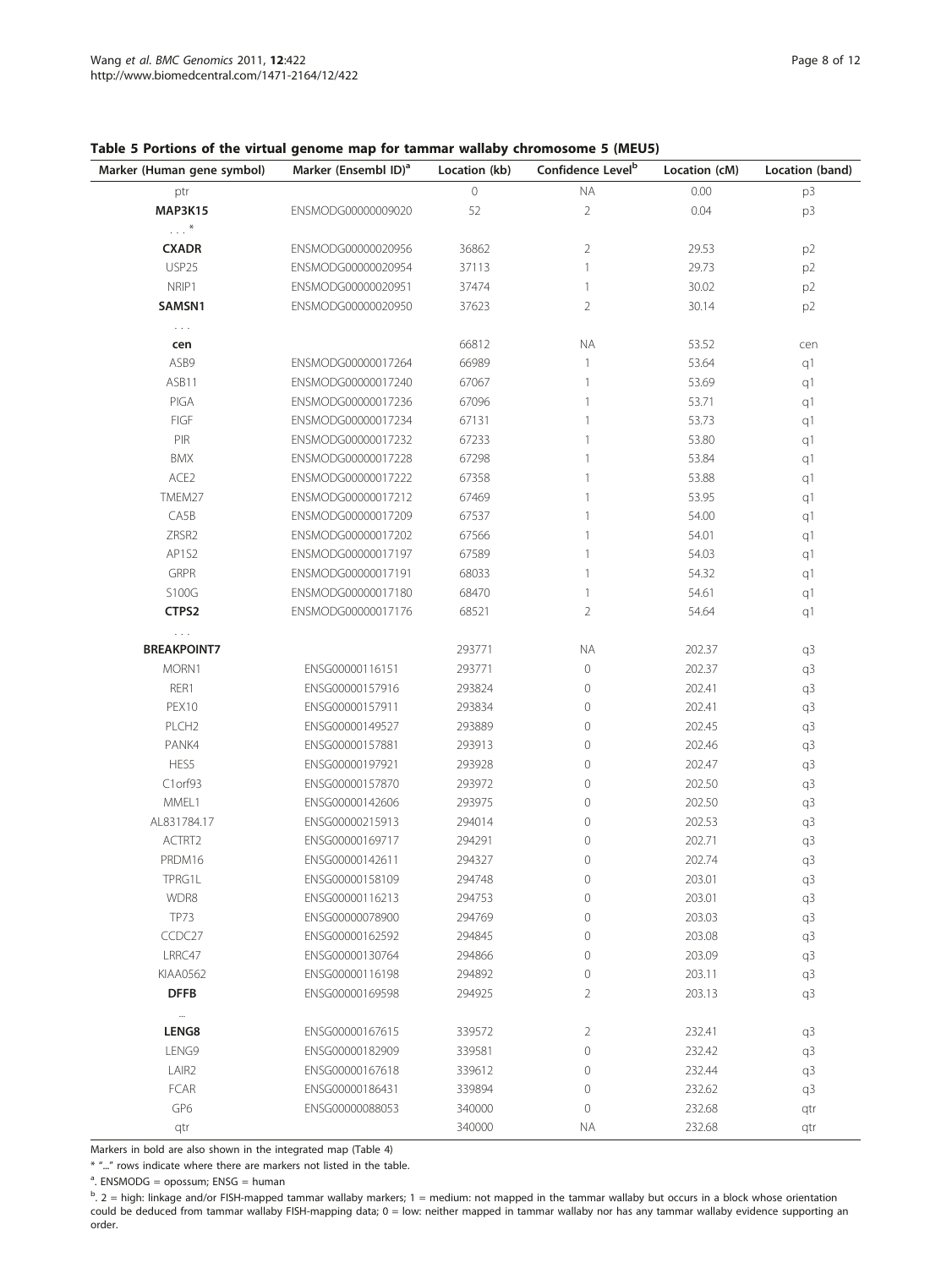information then has been the basis of the utilisation of comparative mapping information within eutherians.

Estimation of conserved-synteny blocks is not a simple process, and errors are certain to have been made, given the relative paucity of information available in the tammar wallaby. For the markers with the lowest confidence level, it is important to note that close-range locus order presented is just one of several equally likely possibilities.

As more sequence-level comparative data become available, these blocks will be better defined.

In principle, the overall aim of creating an integrated map is to combine together in a rational manner all available mapping information in the species of interest, without recourse to any information from other species. In the creation of the integrated map of sheep, for example [[20\]](#page-11-0), comparative data were used only in the local repositioning of loci that had all been FISH-mapped to the same chromosomal band. As discussed by Liao et al. [\[20](#page-11-0)], this did not compromise the essential integrity of the integrated map in reflecting all available sheep data: it simply provided a first estimate of the order of a set of loci that are known to be located within a particular band. In the case of the tammar wallaby, there was a lack of orthologues mapped with sufficient resolution in this species, which precluded the local ordering of loci that had been FISH-mapped to a particular band. The best solution, given the lack of resources to create a denser physical map, was to estimate evolutionary breakpoints in the tammar wallaby with respect to the opossum (wherever possible) and human assemblies. Whilst this provides an additional compromise to the integrity of the integrated map, this does not alter any mapping data gleaned from the wallaby alone. Therefore, in practice, it does not provide any additional compromise to the integrity of the wallaby-mapping data.

How does this first-generation virtual genome map compare with the resources used in genome assemblies in other species? The bovine genome sequence [[27](#page-11-0)] was assembled onto a single RH map [\[28](#page-11-0)]. The opossum genome assembly [\[5\]](#page-11-0) was assigned to chromosomes based primarily on FISH-mapping of BACs from scaffolds [[29](#page-11-0)], with support from the second of two linkage maps whose terminal markers had also been FISH-mapped [\[30](#page-11-0)]. Our tammar wallaby first-generation virtual genome map is more comprehensive than either of these strategies, since it is based on all available mapping information from the species itself, combined in a rational manner, supplemented by comparative mapping data. This integrated map is better and more useful than either of its components considered alone. Obviously it would be desirable to obtain more mapping information (both linkage and physical) for the tammar wallaby. As such data become available in the future, they will be used in the construction of secondgeneration integrated and virtual genome maps. In the meantime, the maps described in this paper are the best available at this time; they utilize all available information to create the most complete maps of the tammar wallaby chromosomes that can be produced at this time.

As pointed out by Lewin et al. [[31\]](#page-11-0), "Every genome sequence needs a good map". Genome sequence itself is not sufficient to enable a chromosome assembly or construction of good comparative maps to reveal hidden evolutionary stories. Good genome maps (e.g. physical maps, RH maps, linkage maps) are a necessary complement to genome sequence. However, they are of limited use in isolation. What is needed is a means of integrating all available mapping data for a species into a single map. The first-generation integrated map reported in this paper achieves this aim for the tammar wallaby, and has enabled the creation of a first-generation virtual genome map for this species, combining the integrated map with comparative mapping data from species with more mature chromosome assemblies.

By combining the first-generation virtual genome map presented in this paper with the Ensembl annotation [[13](#page-11-0)] of the initial (Meug\_1.0) tammar wallaby assembly, it is now possible to construct the first draft chromosome assembly for the tammar wallaby. In their annotation process, Ensembl were able to create 10257 "gene-scaffolds" comprising two or more Meug\_1.0 scaffolds. Of these, 7027 have one gene in common with the virtual genome map, and an additional 953 have more than one gene in common with the virtual map, giving a total of 7980 genescaffolds that can be incorporated into a chromosome assembly, based on the virtual genome map. Thus 78% of the Ensembl gene-scaffolds can be incorporated into a tammar wallaby chromosome assembly, and 9% of the gene-scaffolds can be orientated in this chromosome assembly.

In addition to the Ensembl gene-scaffolds, there are another 1175 Meug\_1.0 scaffolds that have at least one gene in common with the virtual genome map, and 54 Meug\_1.0 scaffolds that have multiple genes in common with the virtual genome map. The total size of gene-scaffolds and scaffolds that can be incorporated into a chromosome assembly is 533,684,520 bp, which is 22% of the estimated tammar wallaby genome size (2457 Mb). This chromosome assembly includes 10522 of the 15290 protein-coding genes identified in the Ensembl annotation. In other words, the virtual genome map enables the creation of a chromosome-based tammar wallaby genome assembly that includes a high proportion (69%) of protein-coding genes identified in the sequence data. This compares with the few gene-scaffolds whose location can be determined solely from the integrated map built almost exclusively from tammar wallaby mapping information: only 265 gene-scaffolds have one gene in common with the integrated map and three gene-scaffolds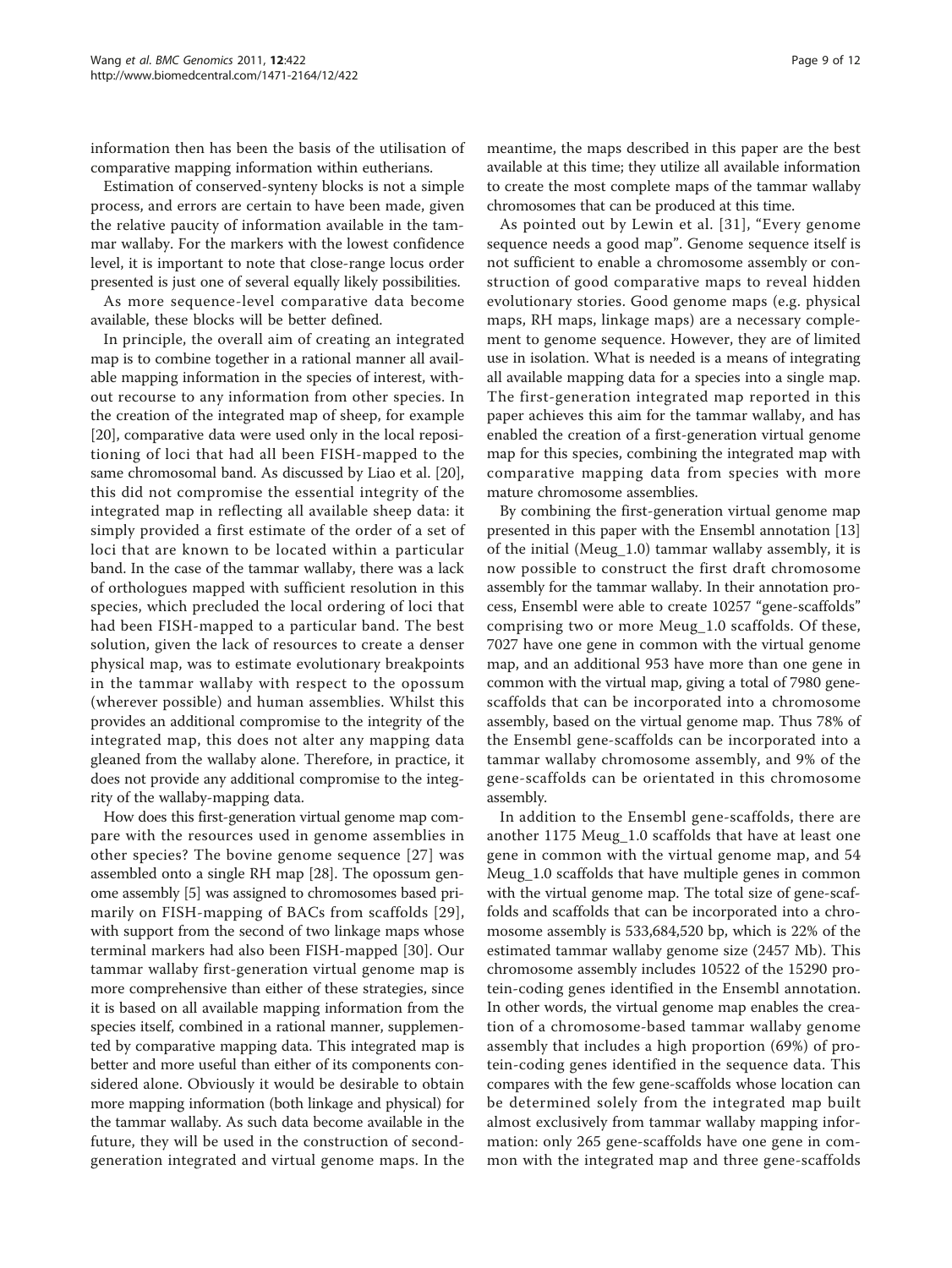have more than one gene in common with the integrated map. Also the virtual genome map has been tested in the recent tammar wallaby genome sequence assembly attempt and has significantly enhanced the N50 of the assembly [[32\]](#page-11-0).

## Conclusions

Construction of a tammar wallaby first-generation integrated map has allowed prediction of the genomic content and organization of the wallaby genome via a first-generation virtual genome map, which will be useful as a resource for assembly of the wallaby genome sequence. Since marsupial chromosomes are highly conserved [[25](#page-11-0),[26,33](#page-11-0)], the results from this study, when combined with the opossum assembly, will inform studies on the genome of other marsupial species. In particular, the detailed breakpoints between opossum/human and tammar wallaby revealed in this study will be useful for studies of genome evolution in marsupials, construction of an ancestral marsupial karyotype, and comparisons with the genomes of eutherians, and with non-mammal vertebrates.

## Methods

#### Estimating chromosome and genome size by flow cytometry

Tammar wallaby chromosome sizes were determined by bivariate flow karyotyping according to Trask et al. [\[34](#page-11-0)], Boschman et al. [[35\]](#page-11-0), Langford et al. [\[36\]](#page-11-0). Chromosome preparations of tammar wallaby and human were measured together and separately but sequentially with the same flow cytometry settings, allowing a direct comparison between the tammar wallaby chromosomes and the human chromosomes. Following the protocols described in the above reports, chromosomes were isolated from mitotic cells obtained by blocking with colcemid. The chromosomes were stained with Hoechst 33258 and chromomycin A3, which have a preferential binding to ATand GC-rich DNA, respectively. The "DNA-line" in the flow karyotypes was drawn from the origin through human chromosome 4. Each human and tammar wallaby chromosome peak was projected onto this line, and the distance from the origin to this projection was an estimate of the DNA content of that particular chromosome. The established human chromosome sizes (Ensembl) were used as references for the tammar wallaby chromosomes taking into account both conversion and offset. Tammar wallaby genome size was determined by adding up the chromosome sizes.

## Breakpoint analysis: estimation of blocks of conserved synteny and evolutionary breakpoints between tammar wallaby, opossum and human

For each of the 492 genes FISH-mapped in the tammar wallaby, the location of its orthologue in the opossum and human genomes was determined. Blocks of conserved synteny were identified. Genes that mark the end of each block were noted. These genes indicate evolutionary breakpoints. The size of each block of conserved synteny was estimated in opossum or, in the few cases where this was not possible, in human. For each tammar wallaby chromosome, the total size of all blocks of conserved synteny that comprise that chromosome was calculated. This total was then scaled to the estimated total size of the relevant tammar wallaby chromosome, creating a location (in kb) in tammar wallaby for each breakpoint.

## Creation of input files and their use in creating the integrated map

An arm file and a band file were created for each chromosome. Each arm file comprises four columns: the first column identifies the chromosome arm (i.e. p or q), the second column is the arm size in Mb, then cM length in male and cM length in female. To combine the available linkage data with the maximum number of markers in the present context, the sex-pooled cM size of the arm was used in the last two columns. Each band file also has four columns, namely the band name (e.g. p1, q2), band size in Mb, band start location in Mb, and band end location in Mb.

A FISH-map file for each chromosome comprised three columns for each FISH-mapped locus, namely locus name, and then two fields indicating the ID of the band or bands to which that gene has been FISHmapped. If the gene had been FISH-mapped to just a single band, then the second and third columns both have the ID of that band. If the gene had been mapped to a region encompassing two or more bands, the second column contained the ID of the band at the left (p telomere side) end of that region, and the third column contained the ID of the band at the right (q telomere side) end of that region.

For each chromosome, a linkage-map file comprised three columns, namely locus name, male cM location and female cM location. Similar to the arm file, the sexpooled cM location of each locus was inserted in each of the second and third columns of the linkage-map file. The cM locations entered in the file are slightly different from those in the second-generation linkage map [[22\]](#page-11-0), having been scaled to correspond to the full-coverage map lengths shown in Table [1](#page-2-0) by adding an offset value to each marker location corresponding to the cM equivalent of the p-telomeric end of the chromosome not covered by the second-generation linkage map. To calculate this for each chromosome, we used the estimate of the size of the uncovered p-telomere end of the chromosome as a percentage of the size of the chromosome covered by the second-generation linkage map, as calculated for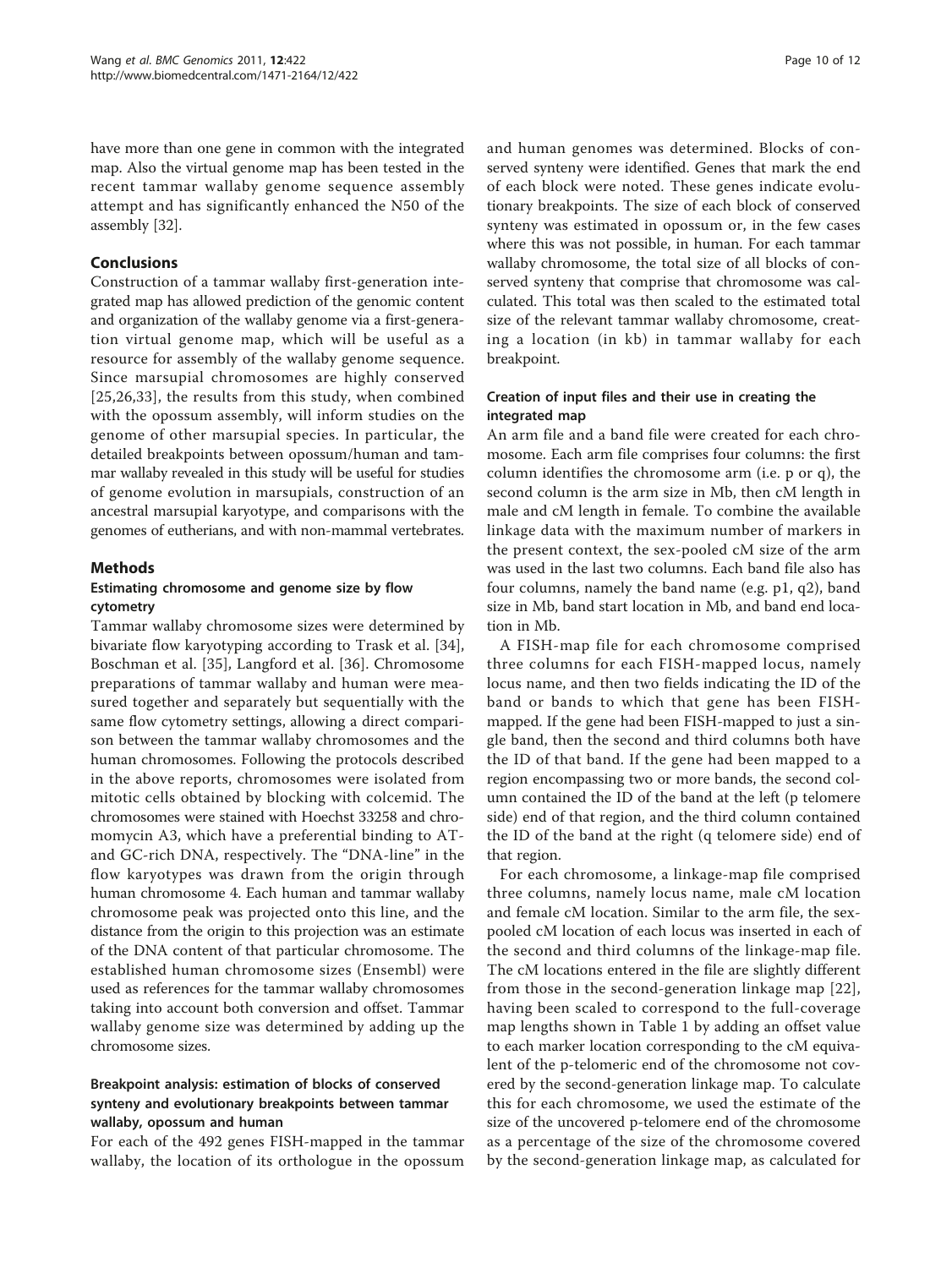<span id="page-10-0"></span>the second-generation linkage map (Wang et al, unpublished data), where it is called m%. The offset value for a chromosome was then calculated by multiplying the m% by the length of the second-generation linkage map. The offset values for MEU1 to MEU7 were 12.21, 29.10, 7.33, 16.34, 3.60, 3.53 and 1.49 respectively. In addition to actual loci, the linkage-map file also contained rows for the p telomere, the q telomere and the centromere.

A breakpoints file was also created for each chromosome, comprising two columns, the first being breakpoint ID and the second being breakpoint location in kb (identified in the breakpoint analysis). These files also contained rows for both telomeres and the centromere.

A FISH-orthologue file was also created for each block of conserved synteny with either opossum (preferably) or human, as gleaned from Ensembl. These FISH-orthologue files enable the fine-tuning of the location of FISH-mapped markers that would otherwise remain located, via the LDB process, in the centre of their band (s). The three columns in each FISH-orthologue file were name of locus FISH-mapped in tammar wallaby, kb location of the orthologue of that locus in opossum/ human, and opossum/human chromosome name. To enable correct integration, each FISH-orthologue file also contained relevant breakpoints, the p telomere, the q telomere and the centromere.

The integrated map was built with LDB software and the above input files. This map creation process involved initial running of the LDB software, manual curation of the band definitions by minimally extending some band boundaries to include all FISH-mapped markers where these fell outside the LDB predicted band positions, and repeating this process until no further discrepancies existed between the predicted and FISH mapped band locations.

#### Creating the virtual genome map

The construction of the virtual genome map required the creation of one more type of input file, namely orthologue files. Orthologue files contain opossum or human orthologous locations for all mapped and unmapped genes in each conserved syntenic block. Prior to the construction of orthologue files, the list of loci in each conserved block was compared between opossum and human. For those blocks that were clearly visible in both species, a very small number of loci within those blocks had locations that were not consistent with the block. These so-called "orphans" were excluded from the blocks prior to creation of the orthologue files. An opossum or a human orthologue file was thus constructed for each block of conserved synteny. Each file comprised three columns, namely locus ID (in this case the Ensembl ID of the opossum or human locus), the bp location of that locus in opossum or human, and the opossum or human

chromosome on which that locus resides. In addition, rows were inserted for the two telomeres, the centromere, and the breakpoints for that conserved block.

## Additional material

[Additional file 1: F](http://www.biomedcentral.com/content/supplementary/1471-2164-12-422-S1.PDF)igure S1. Comparative map between tammar chromosome 1 (MEU1) and opossum chromosomes 1 and 6 (MDO1, MDO6). Note: For easier comparison with MEU1, MDO6 is shown with its q telomere at the top and its p telomere at the bottom.

[Additional file 2: F](http://www.biomedcentral.com/content/supplementary/1471-2164-12-422-S2.PDF)igure S2. Comparative map between tammar wallaby chromosome 2 (MEU2) and opossum chromosome 2 (MDO2). Note: For easier comparison with MEU2, MDO2 is shown with its q telomere at the top and its p telomere at the bottom.

[Additional file 3: F](http://www.biomedcentral.com/content/supplementary/1471-2164-12-422-S3.PDF)igure S3. Comparative map between tammar wallaby chromosome 3 (MEU3) and opossum/human chromosomes (MDO6, MDO8, HSA12, HSA22). Note: For easier comparison with MEU3, MDO6 is shown with its q telomere at the top and its p telomere at the bottom.

[Additional file 4: F](http://www.biomedcentral.com/content/supplementary/1471-2164-12-422-S4.PDF)igure S4. Comparative map between tammar wallaby chromosome 4 (MEU4) and opossum chromosome 3 (MDO3).

[Additional file 5: F](http://www.biomedcentral.com/content/supplementary/1471-2164-12-422-S5.PDF)igure S5. Comparative map between tammar wallaby chromosome 6 (MEU6) and opossum chromosomes 5 and 7 (MDO5, MDO7).

[Additional file 6: F](http://www.biomedcentral.com/content/supplementary/1471-2164-12-422-S6.PDF)igure S6. Comparative map between tammar wallaby chromosome 7 (MEU7) and opossum chromosomes 1 and 5 (MDO1, MDO5).

[Additional file 7: T](http://www.biomedcentral.com/content/supplementary/1471-2164-12-422-S7.XLS)able S7. Band location estimated for each autosome. [Additional file 8: T](http://www.biomedcentral.com/content/supplementary/1471-2164-12-422-S8.XLS)able S8. The tammar wallaby integrated map.

#### Abbreviations

BAC: bacterial artificial chromosome; BES: BAC-end sequences; cM: centimorgan; cR: centiRay; FISH: fluorescence in-situ hybridization; HAS: human (Homo sapiens); kb: kilobase; LDB: Location DataBase; Mb: megabase; MDO: opossum (Monodelphis domestica); MEU: tammar wallaby (Macropus eugenii); pg: picogram; RH: radiation hybrid; SNP: single nucleotide polymorphism.

#### Acknowledgements

We thank ARC Centre of Excellence for Kangaroo Genomics and the Cooperative Research Centre for Innovative Dairy Products for funding support. We gratefully acknowledge the following colleagues who have contributed to the linkage mapping data and FISH data used in this paper: Lee Webley, Ke-jun Wei, Matthew J. Wakefield, Hardip Patel; Margaret Delbridge and Amber E. Alsop. We thank Patricia O'Brien for flow cytometry analysis.

#### Author details

<sup>1</sup> Australian Research Council (ARC) Centre of Excellence for Kangaroo Genomics. <sup>2</sup>Faculty of Veterinary Science, University of Sydney, NSW 2006 Australia. <sup>3</sup>Research School of Biology, The Australian National University Canberra, ACT 0200, Australia. <sup>4</sup>Department of Veterinary Medicine, University of Cambridge, UK. <sup>5</sup>School of Marine & Tropical Biology, James Cook University, Townsville, QLD 4811, Australia.

#### Authors' contributions

CW wrote the first draft of the manuscript. CW and FWN drafted subsequent versions, with substantial input from JAMG and JED. CW constructed the integrated and virtual maps under FWN's close supervision. JED gave extensive feedback and suggestions on the maps, which greatly helped the development of additional strategies required for the creation of the maps. WR calculated genome and chromosome sizes using flowcytometry data. KB provided formal supervision in the latter stages of CW's postgraduate candidature, and provided very useful feedback on the manuscript. JAMG